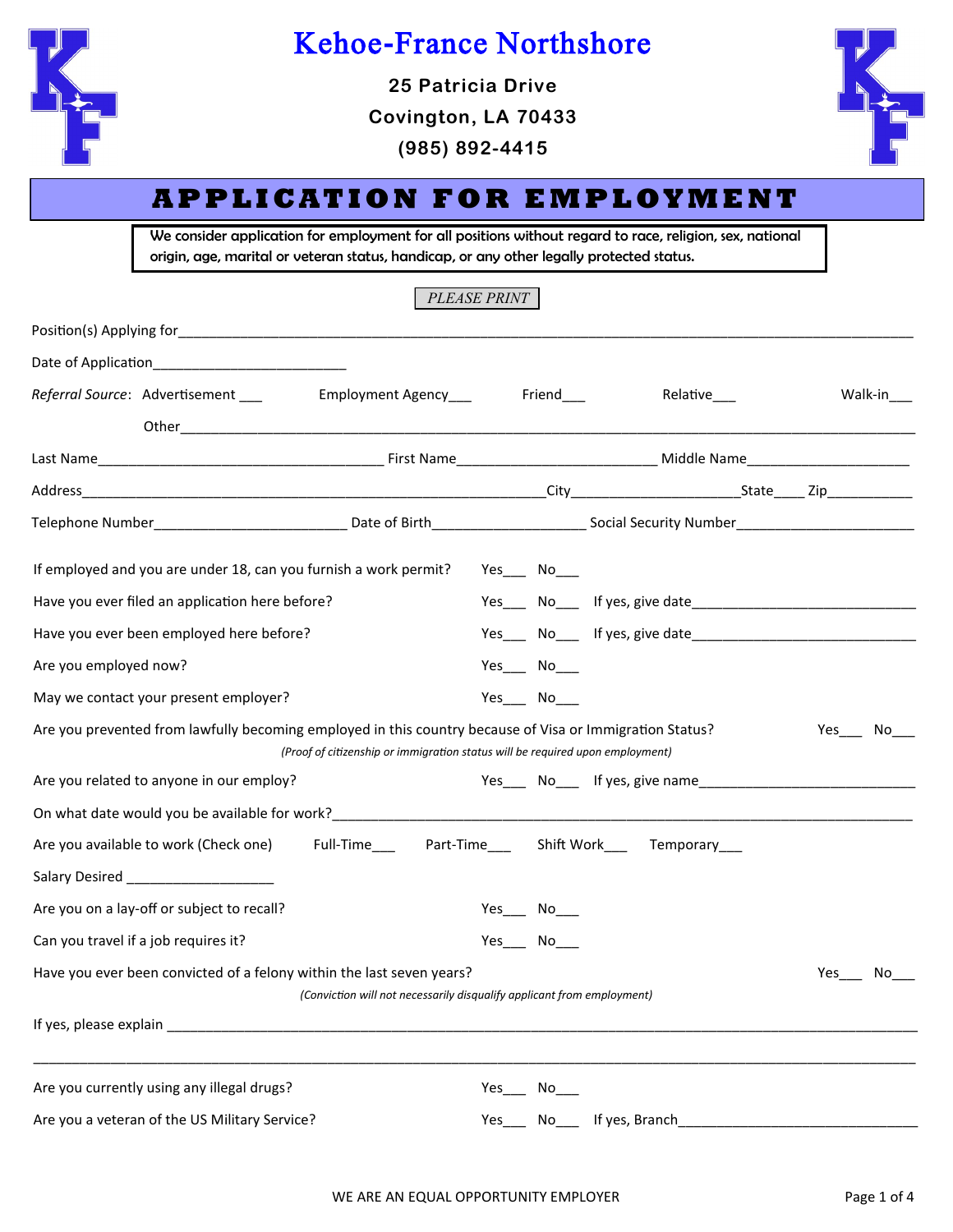### Driving Experience

| Driver's License Number                                | State  | Commercial License Number | State |
|--------------------------------------------------------|--------|---------------------------|-------|
| Has your license ever been revoked or suspended?       |        | Yes No                    |       |
| Describe Circumstances                                 |        |                           |       |
| Have you ever had ay accidents in the last five years? | Yes No |                           |       |
| Describe the most serious accidents and list dates     |        |                           |       |
|                                                        |        |                           |       |

### Supervisory Experience

| If you have been a supervisor, explain number of people supervised and nature of responsibilities |  |  |  |  |  |  |  |
|---------------------------------------------------------------------------------------------------|--|--|--|--|--|--|--|
|                                                                                                   |  |  |  |  |  |  |  |
|                                                                                                   |  |  |  |  |  |  |  |
| What did you like about supervisory work?                                                         |  |  |  |  |  |  |  |
| What did you dislike about supervisory work?                                                      |  |  |  |  |  |  |  |
|                                                                                                   |  |  |  |  |  |  |  |

#### References

| Give name, address and telephone number of three references who are not related to you and are not previous employers |                                                                |
|-----------------------------------------------------------------------------------------------------------------------|----------------------------------------------------------------|
| Name                                                                                                                  |                                                                |
| Address                                                                                                               |                                                                |
| Name_____                                                                                                             |                                                                |
| Address                                                                                                               | Phone ( )                                                      |
| Name                                                                                                                  |                                                                |
| Address                                                                                                               | Phone (<br>) and the contract of the contract of $\mathcal{L}$ |

### Special Skills and Qualifications

| Summarize special skills and qualifications acquired from employment or other experience |  |  |  |  |  |  |  |  |  |
|------------------------------------------------------------------------------------------|--|--|--|--|--|--|--|--|--|
|                                                                                          |  |  |  |  |  |  |  |  |  |
|                                                                                          |  |  |  |  |  |  |  |  |  |
|                                                                                          |  |  |  |  |  |  |  |  |  |
|                                                                                          |  |  |  |  |  |  |  |  |  |

#### **Note to Applicants: DO NOT ANSWER THIS QUESTION UNLESS YOU HAVE BEEN INFORMED ABOUT THE REQUIREMENTS OF THE JOB FOR WHICH YOU ARE APPLYING.**

Are you capable of performing, with or without reasonable accommodations, the essential functions of the job or occupation for which you have applied? (A description of the activities involved in such a job or occupation is attached) Yes\_\_\_ No\_\_\_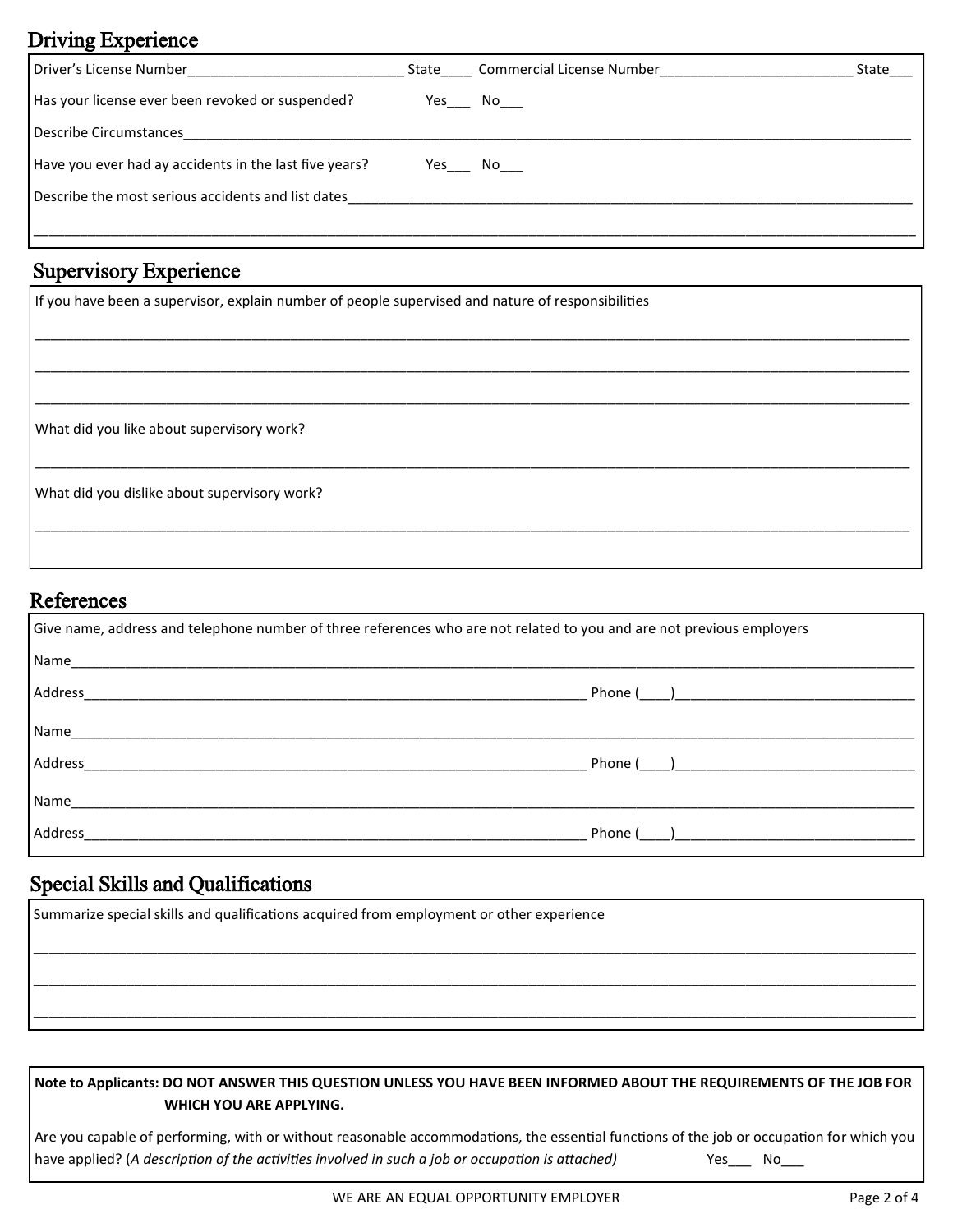#### Education

|                                                                                                           |   | ELEMENTARY SCHOOL |   |   |   | HIGH SCHOOL |    |    | <b>COLLEGE</b> |   |                |   | GRADUATE/PROFESSIONAL |   |                |   |   |
|-----------------------------------------------------------------------------------------------------------|---|-------------------|---|---|---|-------------|----|----|----------------|---|----------------|---|-----------------------|---|----------------|---|---|
| <b>School Name</b>                                                                                        |   |                   |   |   |   |             |    |    |                |   |                |   |                       |   |                |   |   |
| <b>Years Completed</b>                                                                                    | 4 | 5                 | 6 | 7 | 8 | 9           | 10 | 11 | 12             | 1 | $\overline{2}$ | 3 | 4                     | 1 | $\overline{2}$ | 3 | 4 |
| Diploma/Degree                                                                                            |   |                   |   |   |   |             |    |    |                |   |                |   |                       |   |                |   |   |
| Describe course study                                                                                     |   |                   |   |   |   |             |    |    |                |   |                |   |                       |   |                |   |   |
|                                                                                                           |   |                   |   |   |   |             |    |    |                |   |                |   |                       |   |                |   |   |
| Describe specialized training,<br>apprenticeship skills and<br>extracurricular activities                 |   |                   |   |   |   |             |    |    |                |   |                |   |                       |   |                |   |   |
| Honors received                                                                                           |   |                   |   |   |   |             |    |    |                |   |                |   |                       |   |                |   |   |
| State any additional infor-<br>mation you feel may be<br>helpful to us in considering<br>your application |   |                   |   |   |   |             |    |    |                |   |                |   |                       |   |                |   |   |

#### Employment Experience

Start with your present or last job. Include any job-related military service assignments and volunteer activities. You may exclude organizations which indicate race, color, religion, gender, national origin, handicap or other protected status.

|              | Employer                | Dates Employed |                    |
|--------------|-------------------------|----------------|--------------------|
| $\mathbf{I}$ |                         | From           | To                 |
|              | Address                 |                |                    |
|              |                         |                |                    |
|              | Telephone Number        |                |                    |
|              | Home<br>Cell            |                | Hourly Rate/Salary |
|              | Job Title<br>Supervisor | Starting       | Final              |
|              |                         |                |                    |
|              | Reason for leaving      |                |                    |
|              |                         |                |                    |

|    | Employer           |            |          | Dates Employed     |
|----|--------------------|------------|----------|--------------------|
| 2. |                    |            | From     | To                 |
|    | Address            |            |          |                    |
|    |                    |            |          |                    |
|    | Telephone Number   |            |          |                    |
|    | Home               | Cell       |          | Hourly Rate/Salary |
|    | Job Title          | Supervisor | Starting | Final              |
|    |                    |            |          |                    |
|    | Reason for leaving |            |          |                    |
|    |                    |            |          |                    |

|    | Employer                |          |                    |  |  |  |
|----|-------------------------|----------|--------------------|--|--|--|
| 3. |                         | From     | To                 |  |  |  |
|    | Address                 |          |                    |  |  |  |
|    |                         |          |                    |  |  |  |
|    | Telephone Number        |          |                    |  |  |  |
|    | Home<br>Cell            |          | Hourly Rate/Salary |  |  |  |
|    | Job Title<br>Supervisor | Starting | Final              |  |  |  |
|    |                         |          |                    |  |  |  |
|    | Reason for leaving      |          |                    |  |  |  |
|    |                         |          |                    |  |  |  |